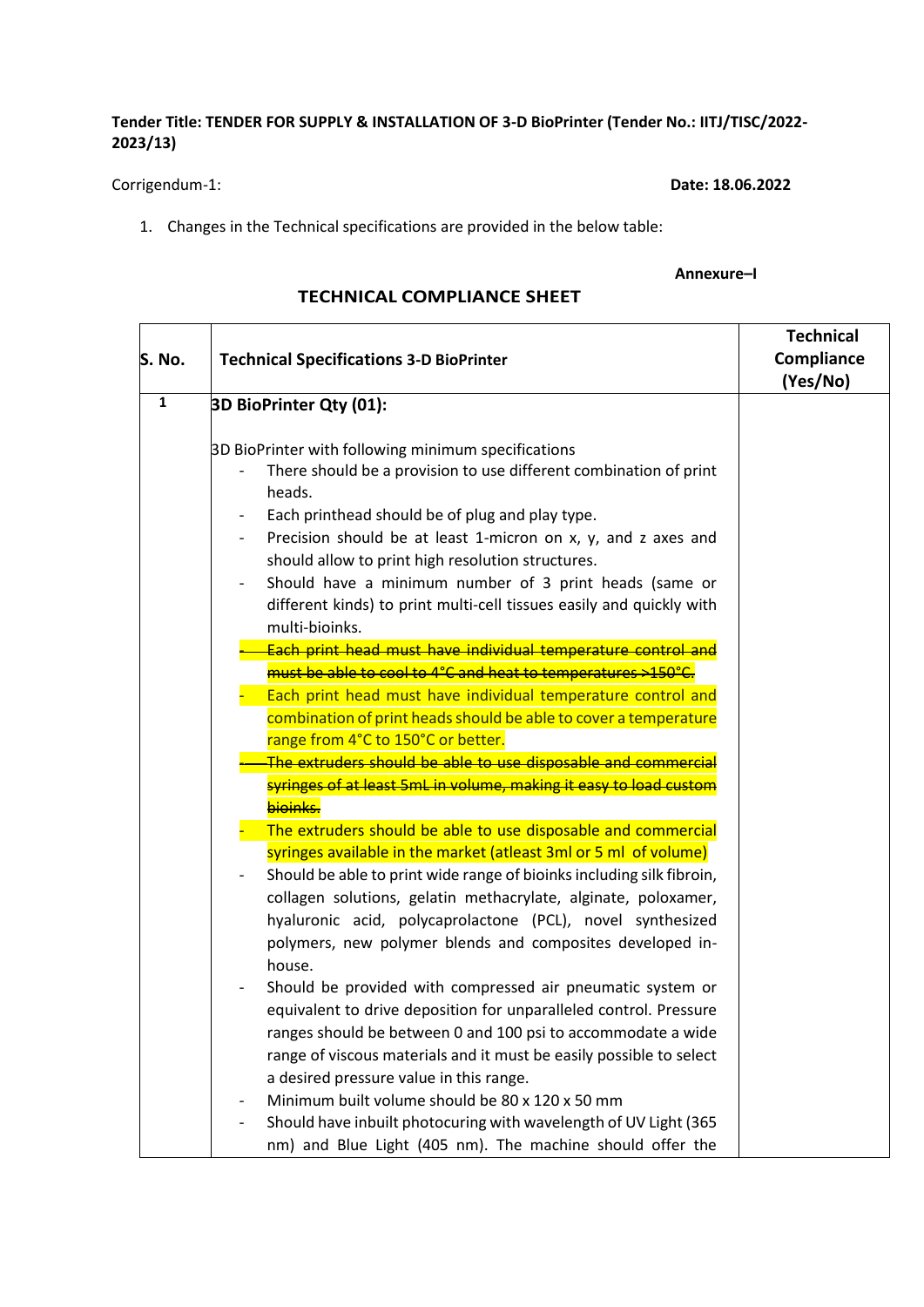|                | flexibility of photocuring after printing each layer or photocuring   |  |
|----------------|-----------------------------------------------------------------------|--|
|                | of the entire part after complete printing is done.                   |  |
|                | Print-bed temperature should be controlled from at least 25°C to      |  |
|                | 60°C, allowing to maintain cells at 37°C and experiment with new      |  |
|                | bioinks.                                                              |  |
|                | It should be possible to 3D print into Petri Dish, 6, 12, 24, 48, 96  |  |
|                | & 384 well Microplates, and Slides bought from various                |  |
|                |                                                                       |  |
|                | commercial suppliers. All these options should be able to be          |  |
|                | selected via a drop-down menu either in the computer software         |  |
|                | or by a touch screen on the machine.                                  |  |
|                | Accepted Print Files should be STL, G-Code. It would be desirable     |  |
|                | to have acceptability towards other print file types such as *.obj    |  |
|                | as well. It must be possible to download the G-code file used for     |  |
|                | a particular print.                                                   |  |
|                | Should be able to be placed inside a laminar flow hood/biosafety      |  |
|                | cabinet.                                                              |  |
|                | An appropriate air-flow chamber equipped with germicidal light        |  |
|                | should be provided to house the instrument inside the chamber         |  |
|                | under aseptic conditions. Airflow type: - Horizontal Airflow from     |  |
|                | the front.                                                            |  |
|                | Prefilter is made from Non-Woven Synthetic with HDPE mesh<br>$\circ$  |  |
|                | and Al expanded mesh on air leaving side; conforms to $EU - 4$        |  |
|                | / G-4 Grade, with the efficiency of down to 10 microns.               |  |
|                | HEPA Filter should be water-resistant, fire retardant, and<br>$\circ$ |  |
|                | conforms to $EU - 14$ Grade, with an efficiency rating better         |  |
|                | than 99.999% for 0.3 $\mu$ .                                          |  |
|                | Plug & play system designed to meet the requirements of US<br>$\circ$ |  |
|                | Federal Standard 209 B (BS 5295) providing particle-free air to       |  |
|                | meet class 100 conditions. International Standards - UK               |  |
|                | Complied Certifications - ISO 9001:2015, CE. GMP                      |  |
|                | Electricals fittings & Fixtures: -<br>$\circ$                         |  |
|                | Microprocessor-baseded PID Controller - UV ON-OFF,                    |  |
|                | UV-Timer,                                                             |  |
|                | Blower 3 speed control - High, Low, Medium, and<br>٠                  |  |
|                | Display of UV Age.<br>٠                                               |  |
|                | Fluorescent light - 20 watt, >800 lux, with chokes for<br>lighting    |  |
|                | UV Light - 15 watt, Philips make                                      |  |
|                | Power supply -220-230 V, 50-60 Hz, 5/15 amps power                    |  |
|                | cord.                                                                 |  |
|                | Should have an autocalibration feature                                |  |
|                | 3 years warranty on all parts.                                        |  |
|                | Connectivity should be via Wi-Fi, Ethernet or pen drive.              |  |
| $\overline{a}$ | Should be compatible with Windows, MAC and Linux Operating            |  |
|                |                                                                       |  |
|                | Systems                                                               |  |
|                | Power requirements: 24V DC@ 6-8 amps; AC input 100-240V, ~2           |  |
|                | Amps, 50-60Hz; Operating voltage of 230V, 60Hz.                       |  |
|                | Should be provided with operating and service manual                  |  |
|                | Syringe tips required.                                                |  |